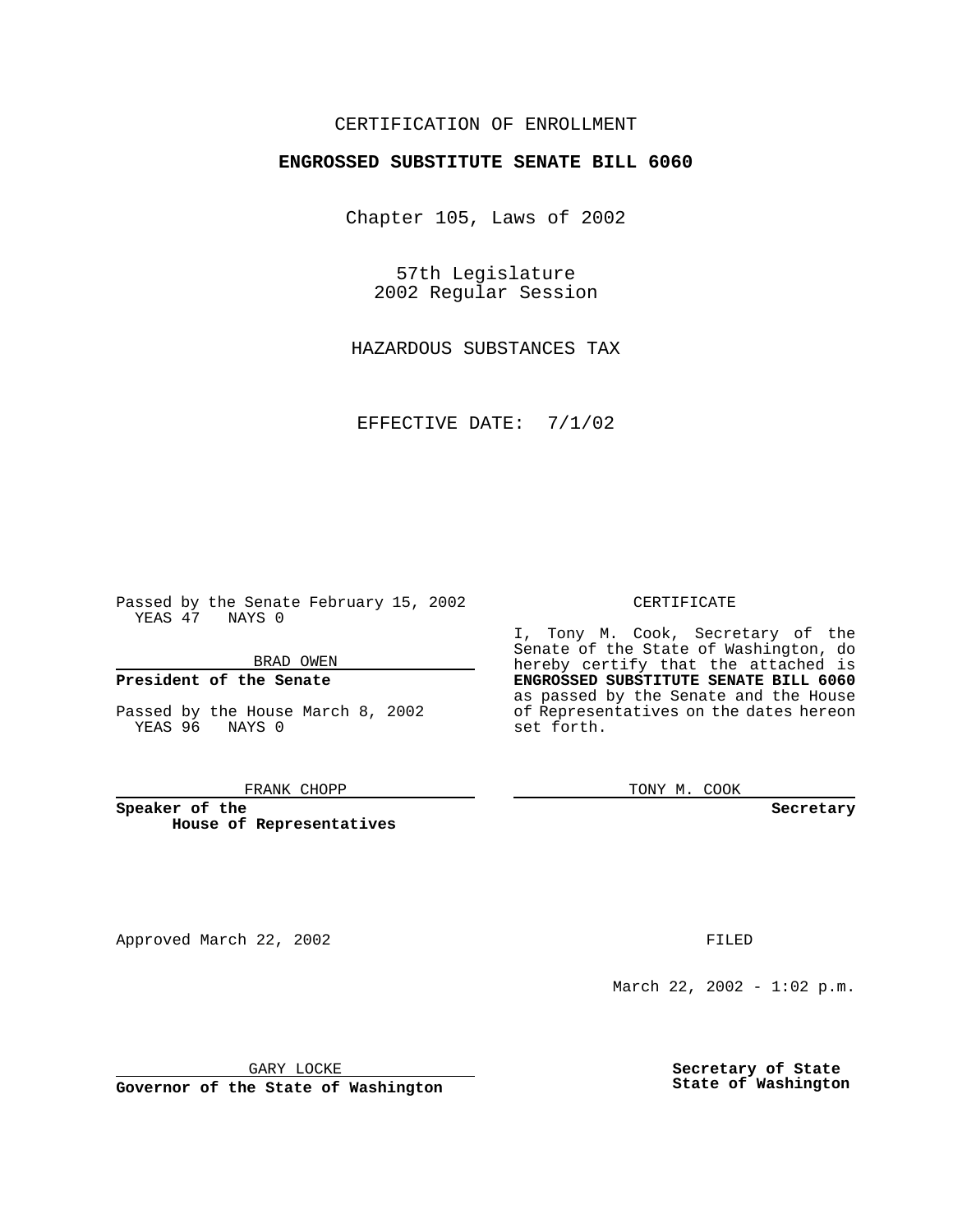# **ENGROSSED SUBSTITUTE SENATE BILL 6060** \_\_\_\_\_\_\_\_\_\_\_\_\_\_\_\_\_\_\_\_\_\_\_\_\_\_\_\_\_\_\_\_\_\_\_\_\_\_\_\_\_\_\_\_\_\_\_

\_\_\_\_\_\_\_\_\_\_\_\_\_\_\_\_\_\_\_\_\_\_\_\_\_\_\_\_\_\_\_\_\_\_\_\_\_\_\_\_\_\_\_\_\_\_\_

Passed Legislature - 2002 Regular Session

### **State of Washington 57th Legislature 2002 Regular Session**

**By** Senate Committee on Ways & Means (originally sponsored by Senator Fraser; by request of Department of Revenue)

READ FIRST TIME 02/04/2002.

 AN ACT Relating to updating references for purposes of the hazardous substances tax for periods beginning July 1, 2002; amending RCW 82.21.020; and providing an effective date.

BE IT ENACTED BY THE LEGISLATURE OF THE STATE OF WASHINGTON:

 **Sec. 1.** RCW 82.21.020 and 1989 c 2 s 9 are each amended to read as follows:

 Unless the context clearly requires otherwise, the definitions in this section apply throughout this chapter.

(1) "Hazardous substance" means:

10 (a) Any substance that, on March 1, ((1989)) 2002, is a hazardous substance under section 101(14) of the federal comprehensive environmental response, compensation, and liability act of 1980, 42 13 U.S.C. Sec. 9601(14), as amended by Public Law 99-499 on October 17, 1986, except that hazardous substance does not include the following noncompound metals when in solid form in a particle larger than one hundred micrometers (0.004 inches) in diameter: Antimony, arsenic, beryllium, cadmium, chromium, copper, lead, nickel, selenium, silver, thallium, or zinc; (b) Petroleum products;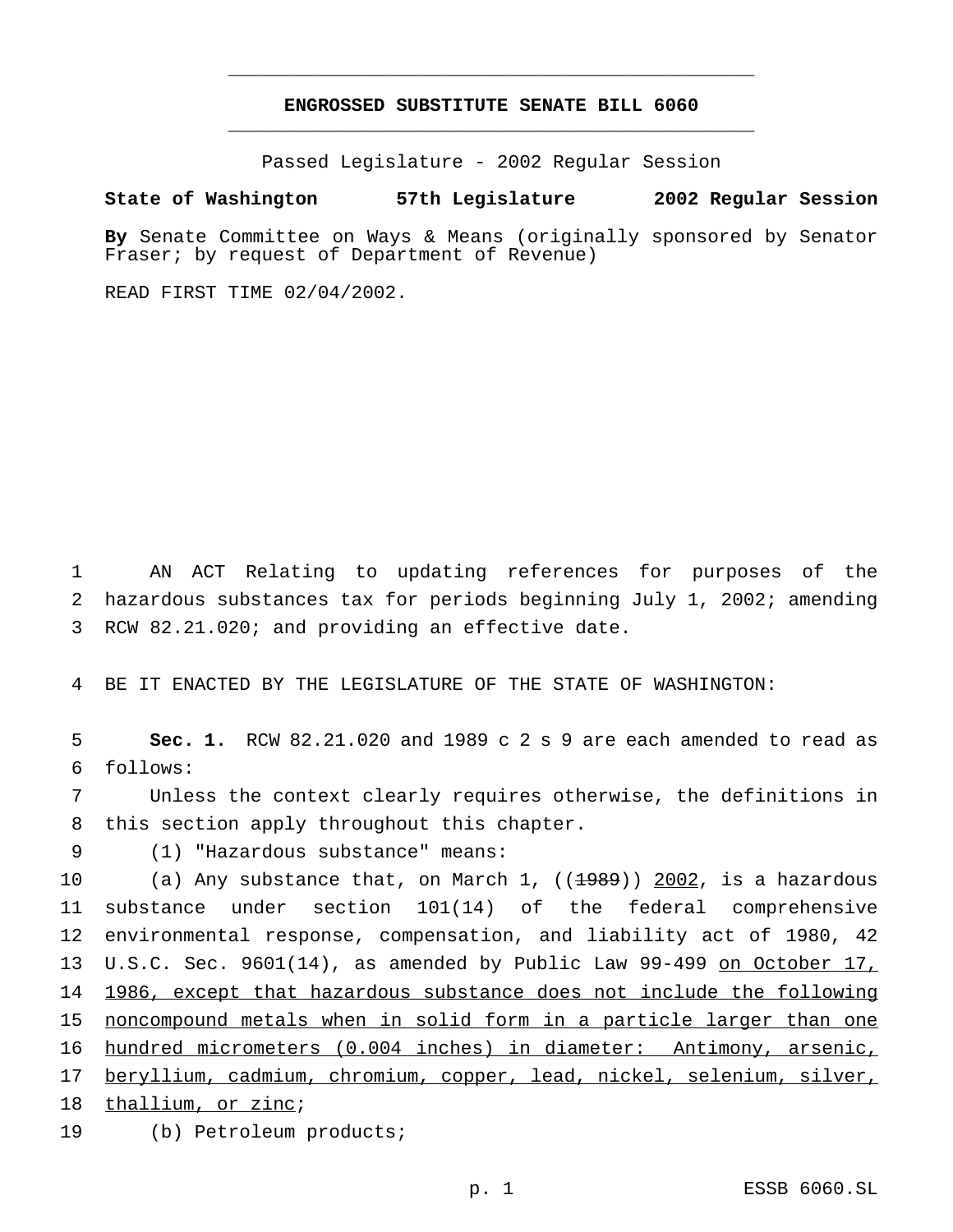(c) Any pesticide product required to be registered under section 2 136a of the federal insecticide, fungicide and rodenticide act, 7 U.S.C. Sec. 136 et seq., as amended by Public Law 104-170 on August 3, 1996; and

 (d) Any other substance, category of substance, and any product or category of product determined by the director of ecology by rule to present a threat to human health or the environment if released into the environment. The director of ecology shall not add or delete substances from this definition more often than twice during each calendar year. For tax purposes, changes in this definition shall take effect on the first day of the next month that is at least thirty days after the effective date of the rule. The word "product" or "products" as used in this paragraph (d) means an item or items containing both: (i) One or more substances that are hazardous substances under (a), (b), or (c) of this subsection or that are substances or categories of substances determined under this paragraph (d) to present a threat to human health or the environment if released into the environment; and (ii) one or more substances that are not hazardous substances.

 (2) "Petroleum product" means plant condensate, lubricating oil, gasoline, aviation fuel, kerosene, diesel motor fuel, benzol, fuel oil, residual oil, liquefied or liquefiable gases such as butane, ethane, and propane, and every other product derived from the refining of crude oil, but the term does not include crude oil.

 (3) "Possession" means the control of a hazardous substance located within this state and includes both actual and constructive possession. "Actual possession" occurs when the person with control has physical possession. "Constructive possession" occurs when the person with control does not have physical possession. "Control" means the power to sell or use a hazardous substance or to authorize the sale or use by another.

 (4) "Previously taxed hazardous substance" means a hazardous substance in respect to which a tax has been paid under this chapter and which has not been remanufactured or reprocessed in any manner (other than mere repackaging or recycling for beneficial reuse) since the tax was paid.

 (5) "Wholesale value" means fair market wholesale value, determined as nearly as possible according to the wholesale selling price at the place of use of similar substances of like quality and character, in accordance with rules of the department.